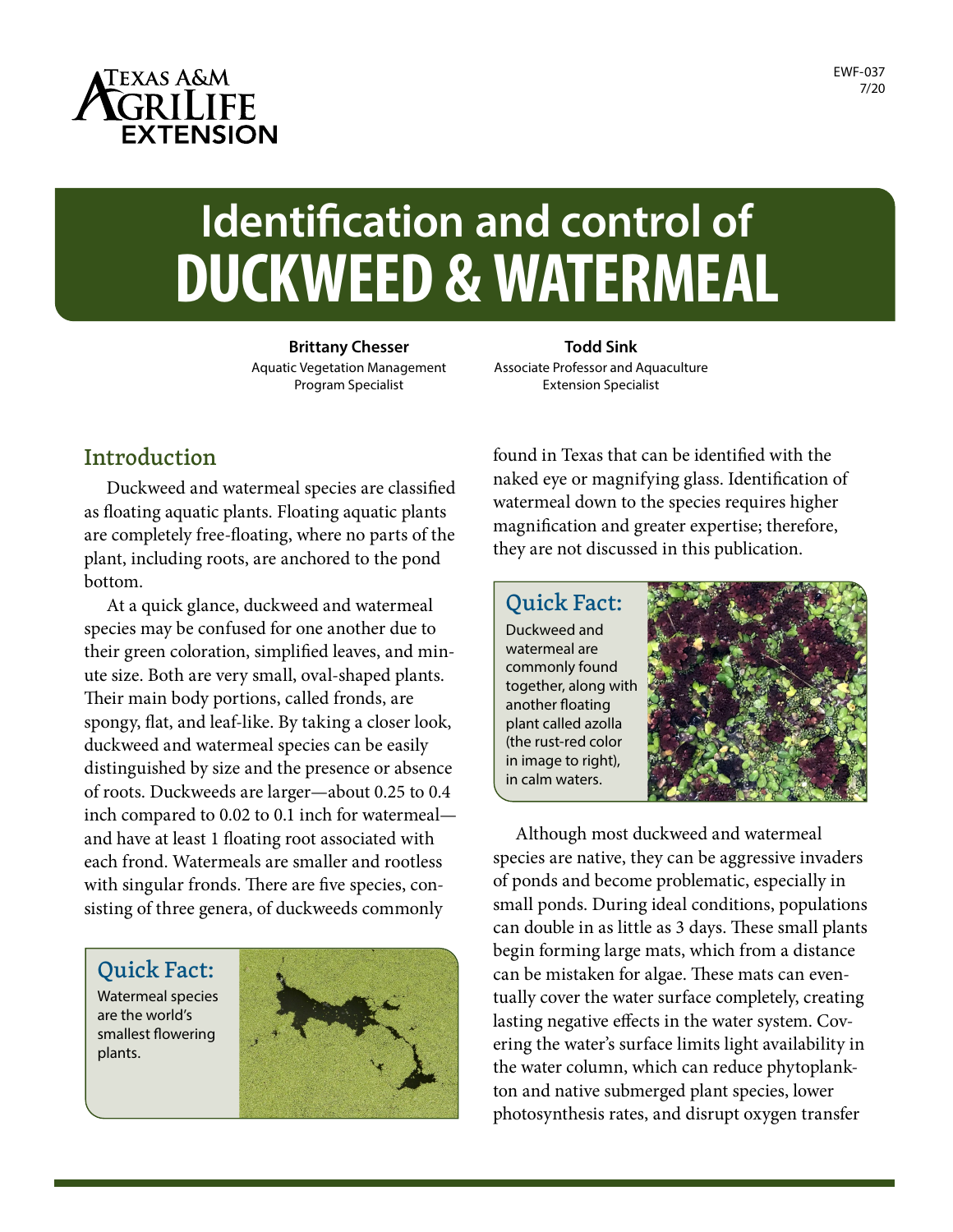from submerged plants and the atmosphere. These effects ultimately lower dissolved oxygen and can potentially cause fish die-offs.

Duckweed and watermeal grow in ponds, lakes, canals, lagoons, bayous, and sluggish streams. They are typically found in nutrient-rich waters, with little wind or wave action. Often more than one species of duckweed or watermeal will be associated together in these colonies.

## Common duckweed



 Common duckweed, *Lemna minor,* is the most widespread and well known of the duckweeds in North America. Fronds are bright green with a pale underside, in clusters of 1 to 3, and almost twice as long  $(\pm 0.14 \text{ inch})$  as they are wide  $(\pm 0.08 \text{ ft})$ inch). Each frond contains one root nerve, which is characteristic of the genus, *Lemna.* 

## Dotted duckweed



Dotted duckweed, *Landoltia punctate,* is commonly misidentified due to its misleading name. Dotted duckweed fronds do not contain any pigmented dots, unlike giant duckweed. Instead, this species receives its common name from its dotted texture on each frond, which gives a dotted appearance in certain lighting. Fronds

are bright green with a red to purple underside, oblong, oval-shaped, and almost twice as long  $(\pm 0.10 \text{ to } 0.20 \text{ inch})$  as they are wide  $(\pm 0.06 \text{ to } 0.12)$ inch). Fronds are usually in

Quick Fact:

Duckweeds are also referred to as "duckmeat."

clusters of two or more and contain two to five roots per frond. Dotted duckweed is a non-native plant that should not be grown, as it is invasive and illegal to possess or transport in Texas.

## Giant duckweed



Giant duckweed, *Spirodela polyrhiza,* true to its name, is the largest duckweed. Fronds are dark green with a red to purple underside, ribbed, almost as wide as they are long (0.12 to 0.39 inch), found in clusters of 2 or more, with 5 or more roots per frond. The leaves are pointed, giving a tear-shaped appearance, and usually have a singular red to purple dot near the narrow tip of the frond.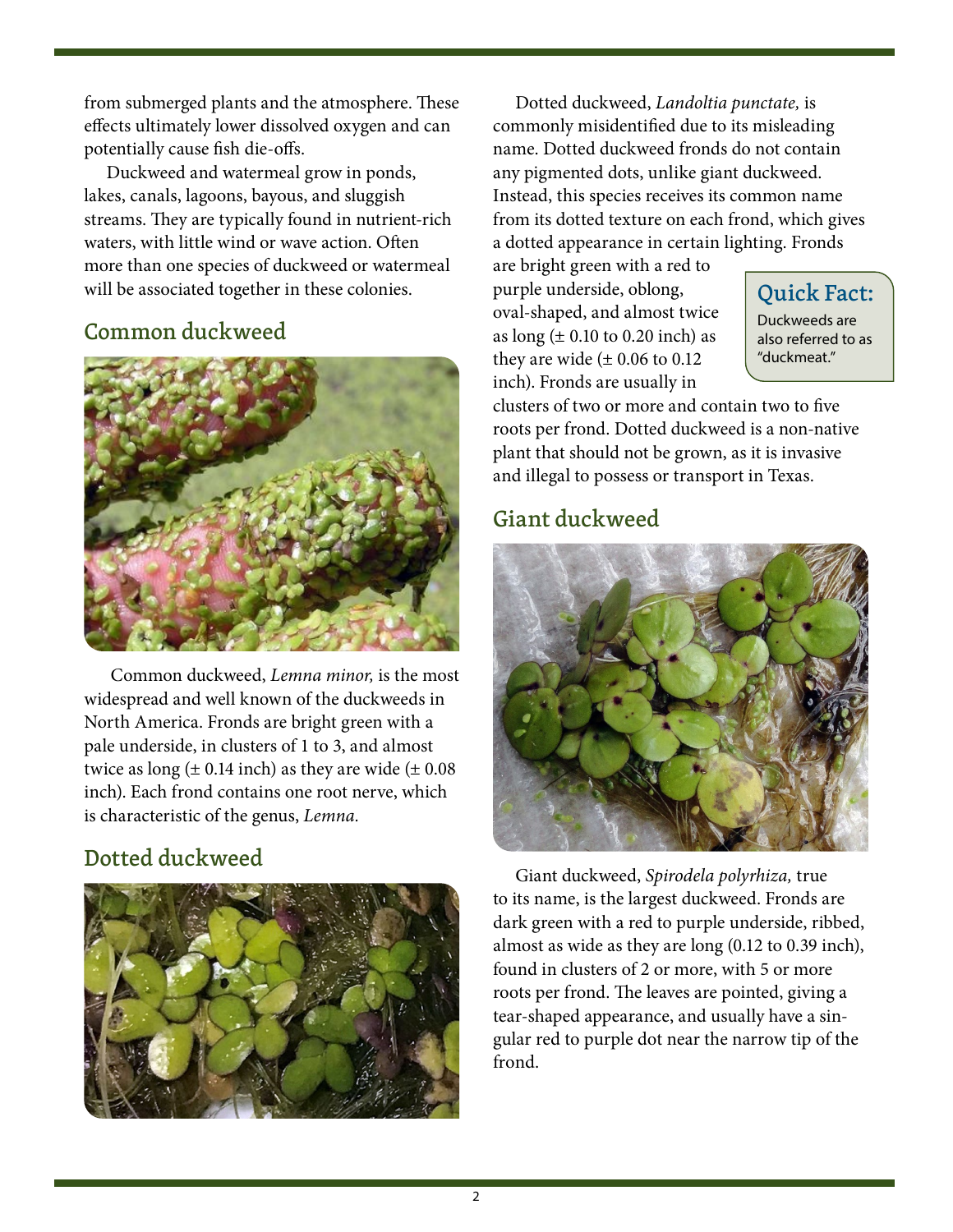#### Least duckweed



Least duckweed, *Lemna minuta,* is the smallest species in the *Lemna* genus, only ranging from 0.04 to 0.10 inch long and up to 0.06 inch wide. Fronds are pale green to grey in color, almost translucent, thicker toward the center with a visible central vein, and usually found individually or in clusters of two.

## Small duckweed



Small duckweed, *Lemna valdiviana,* looks similar to least duckweed, having pale-green fronds that are almost translucent with a visible central vein, and usually found individually or in clusters of two. However, small duckweed fronds are very oblong to elliptic in shape, being 0.08 to 0.20 inch long and 0.02 to 0.08 inch wide.

### Watermeal



Watermeal, *Wolffia spp.,* are the smallest flowering plants on Earth. Fronds are the size of a pinhead and barely visible to the naked eye. A microscope with high magnification is needed to distinguish between species in the *Wolffia* genus. Watermeal resembles tiny green seeds due to their oval to spherical shape—measuring  $\pm$  0.04 inch long and wide—and lack of roots.

## Control

Management of duckweed or watermeal populations can be challenging for private pond owners. Due to their small size, these species can be continually reintroduced by multiples means. They can be transported very easily on the fur, feet, and feathers of domestic animals and wildlife from other locations, as well as accidental introductions by people who do not notice them when moving water due to their small size. Additionally, many species produce buds called turions, which sink to the pond bottom to overwinter in the sediment. As water temperatures increase, these turions will float back to the water's surface and begin to form a new population. Even though duckweed species and watermeal species can be distinguished from one another, prevention and control options are relatively similar.

#### *Preventative control*

Duckweed and watermeal are typically found in nutrient-rich waters, so it is important to reduce the number of nutrients entering the pond.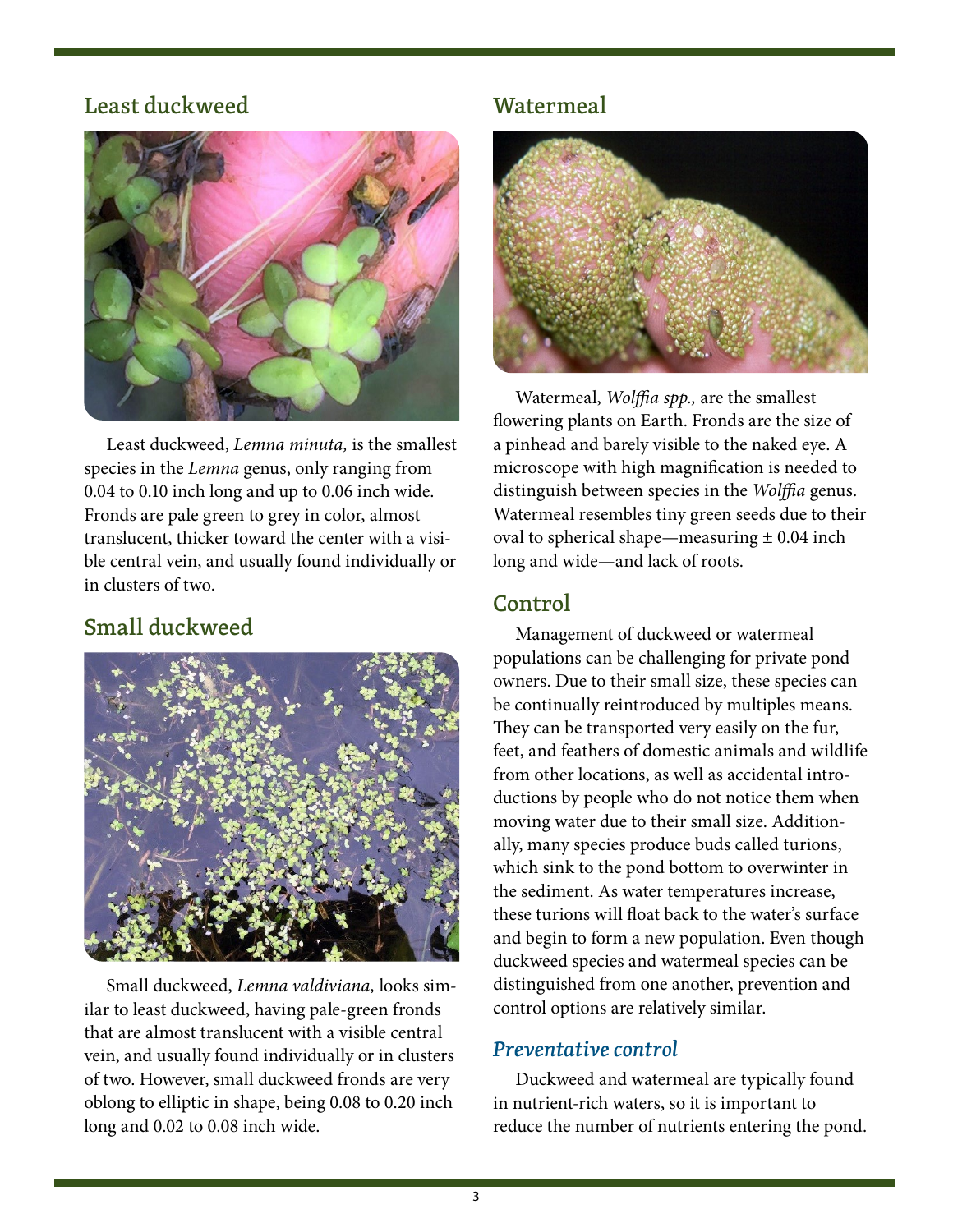This can be done by reducing runoff from terrestrial fertilizers, creating a buffer of native vegetation around pond edges to absorb nutrients, and limiting livestock access to small areas. Limiting access can be achieved by placing 4- to 6-inch rocks at water entry points to reduce livestock wading time.

Due to their small size, duckweed and watermeal can easily spread to other water bodies by wildlife, livestock, and companion animals. It is important to identify the point of origin to reduce the chances of introduction and reintroduction.

#### *Physical control*

Physical control includes netting, seining, or raking duckweed and watermeal out of the pond. These methods are generally labor-intensive, have limitations due to the small plant size, and any plants missed during removal can recolonize very quickly. To make plants easier to reach for removal, the pond can be aerated to push plant material to the edges.

#### *Biological control*

Biological control is the method of introducing other organisms that naturally eat duckweed and watermeal. Mozambique tilapia are an effective form of biological control for duckweed and watermeal.

Mozambique tilapia are cold intolerant and will begin to die-off at water temperatures below 55° F. Therefore, tilapia will need to be stocked annually in the spring, after water temperatures have stabilized above 65°F, at a stocking rate of 15 to 20 pounds of mixed-sex per acre. Mozambique tilapia will not be an effective form of control if there is a large bass population due to predation. Many species of ducks and other birds will consume duckweed and watermeal, but effective control has not been proven.

#### *Chemical control*

Before discussing the chemical controls that work best for duckweed and watermeal species,

#### Quick Fact:

Mozambique tilapia will provide control for duckweed and watermeal species but will not be effective if there is a large bass population due to predation.



the regulation of herbicides and pesticides must be addressed. Each state has its own agency or agencies that regulate the purchase, use, and application of pesticides and herbicides. Please consult with the appropriate state agency before attempting to purchase or apply aquatic herbicides or algaecides.

When choosing herbicides, they can be split into two classifications, contact and systemic, which can dictate treatment application. Contact herbicides cause immediate cell death at the point of contact. They are fast-acting and cause aboveground tissue death. When contact herbicides are applied to a dense population of aquatic vegetation, they can cause oxygen depletion due to large amounts of decomposing material. The decomposition process consumes oxygen and lowers dissolved oxygen levels within the water body. Therefore, contact herbicides need to be applied in sections of no more than 25 to 30 percent of the pond area at a time. There should be a waiting period of 7 to 10 days before treating the next section. Flumioxazin is an effective contact herbicide option for both duckweed and watermeal species, while carfentrazone and diquat are effective contact herbicide options for duckweed species only. Diquat should not be used in turbid or muddy waters. Diquat will bind with clay particles and sink to the pond bottom, making the application ineffective.